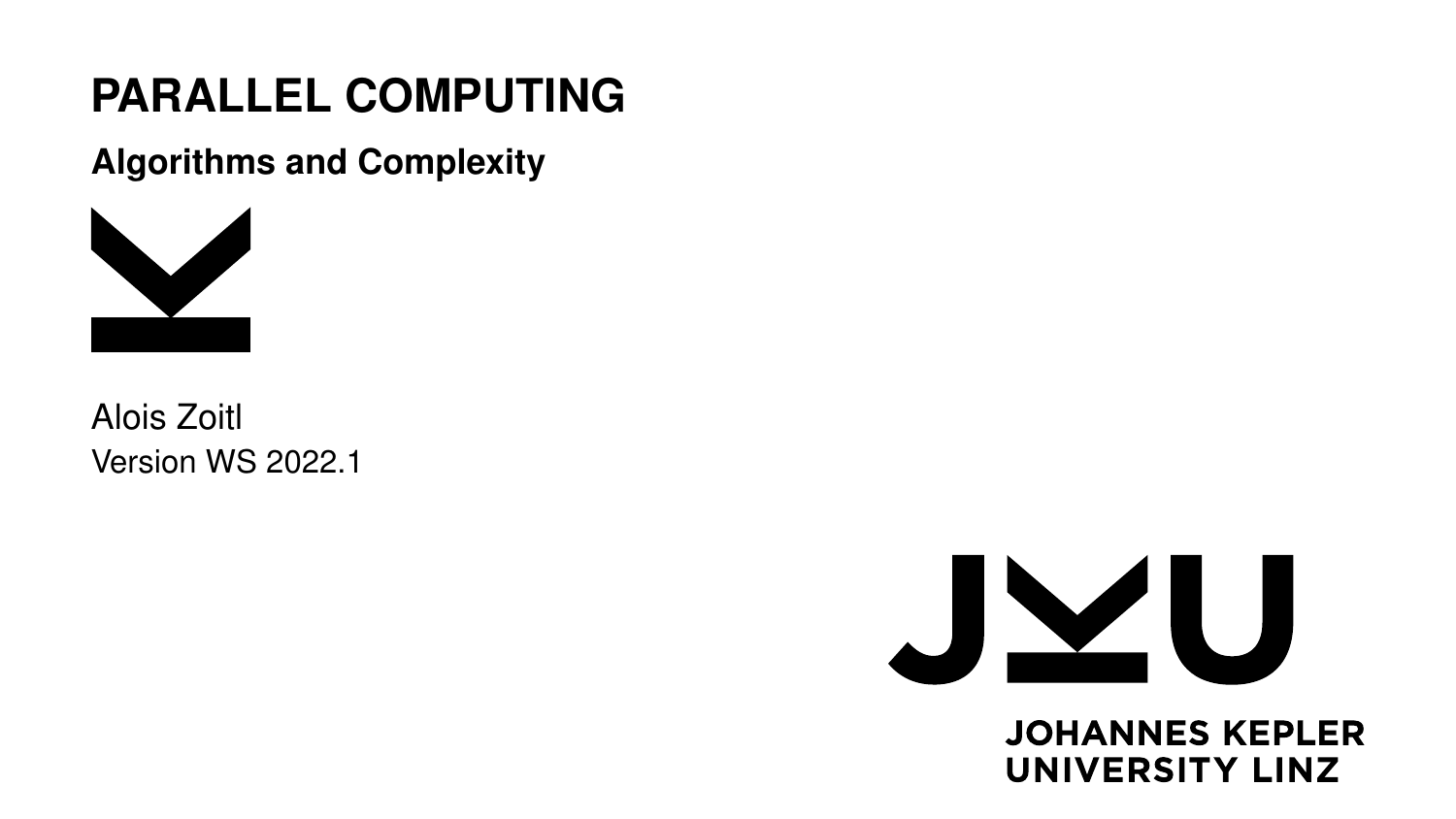# **To whom honor is due....**

**These slides are taken from**

**Prof. Dr. Armin Biere**

**from whom I took over this lecture.**

**He deserves thanks for his kind permission to use them.**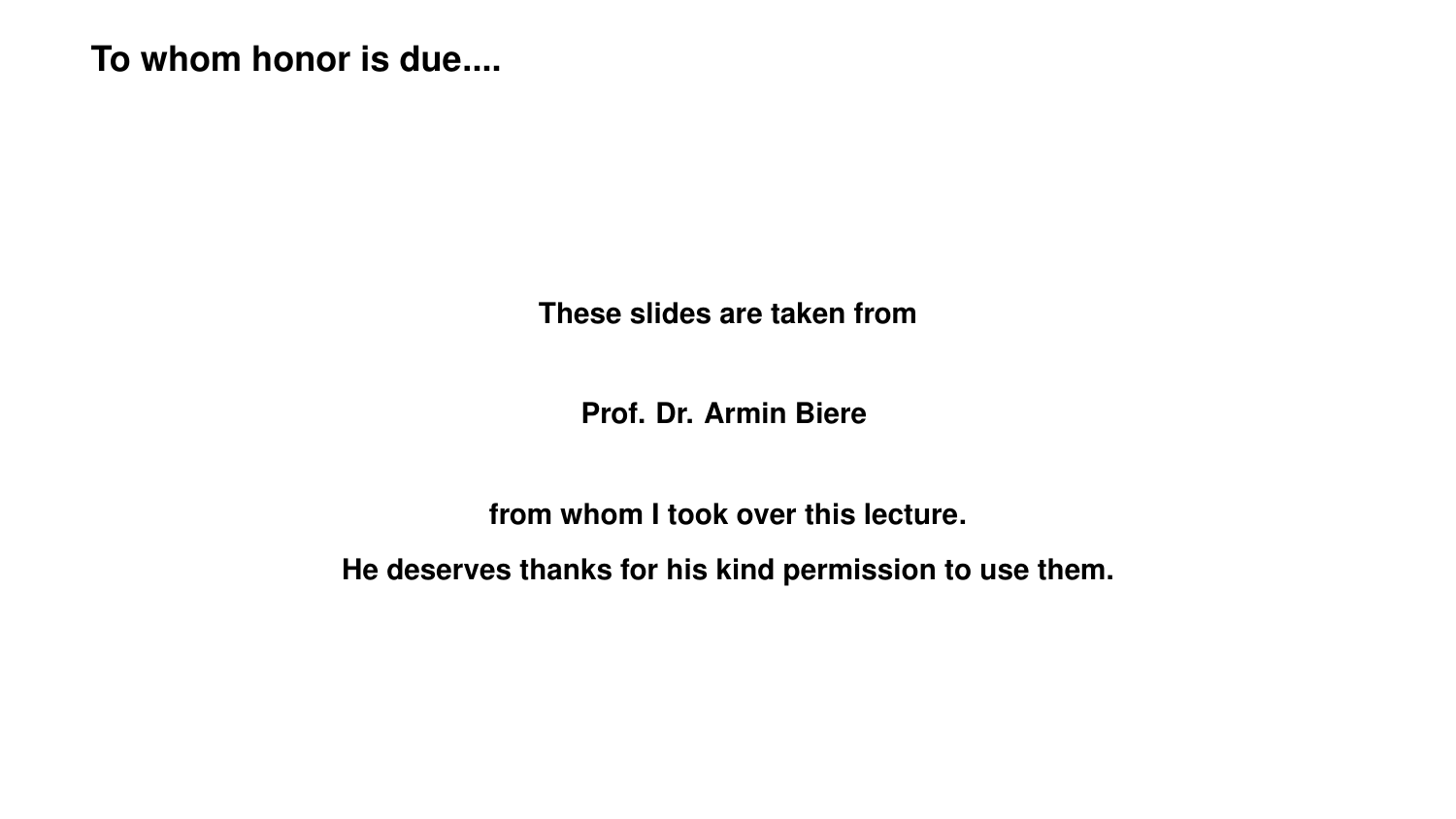# **My Background - Real-time Computing**



Eclipse 4diac: <https://www.eclipse.org/4diac>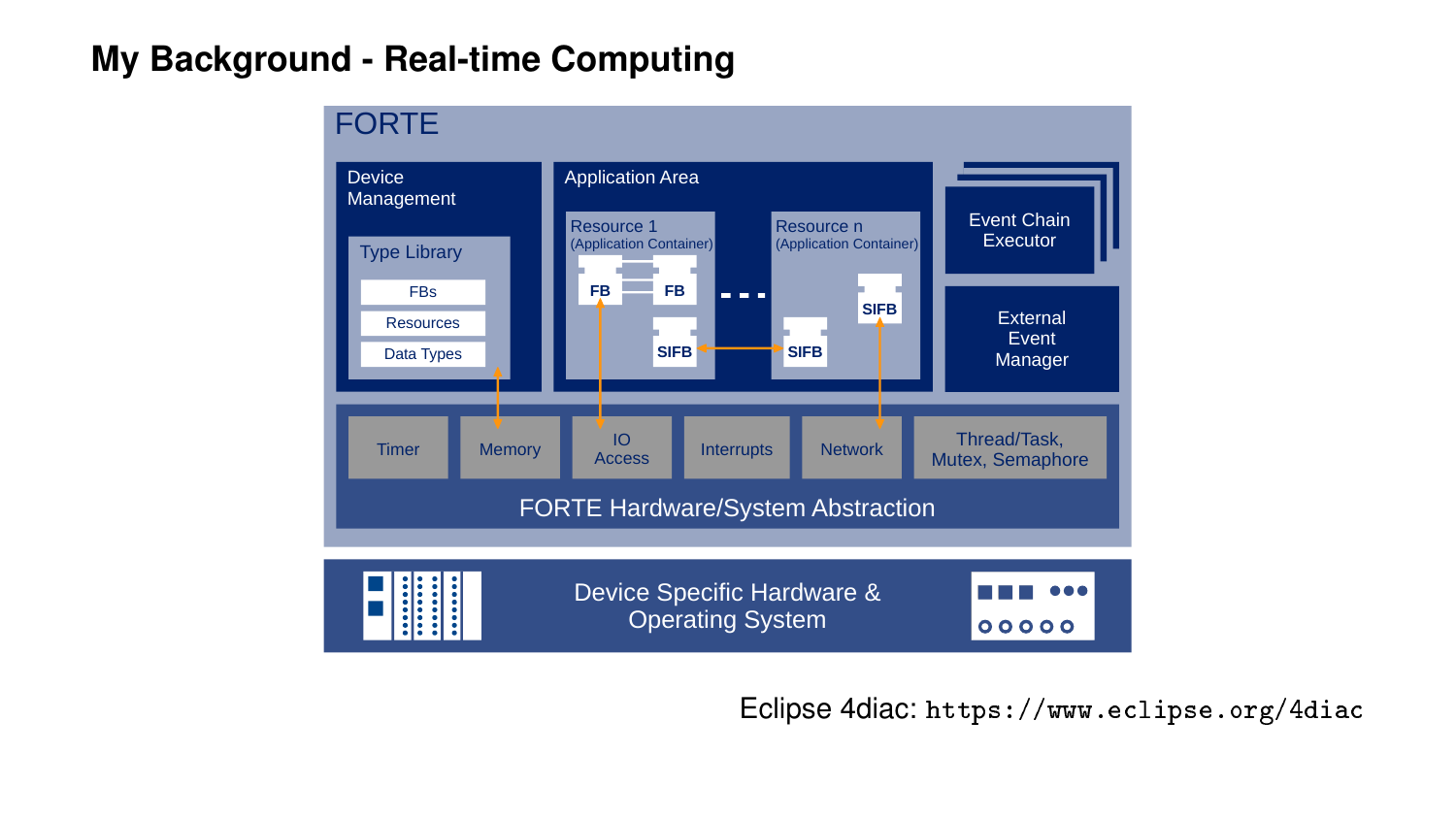# **Synchronisation Penalty**

Fig. 10 of

Implementing Constrained Cyber-Physical Systems with IEC 61499.

Yoong, L. H., Roop, P., and Salcic, Z.

<http://dx.doi.org/10.1145/2362336.2362345>

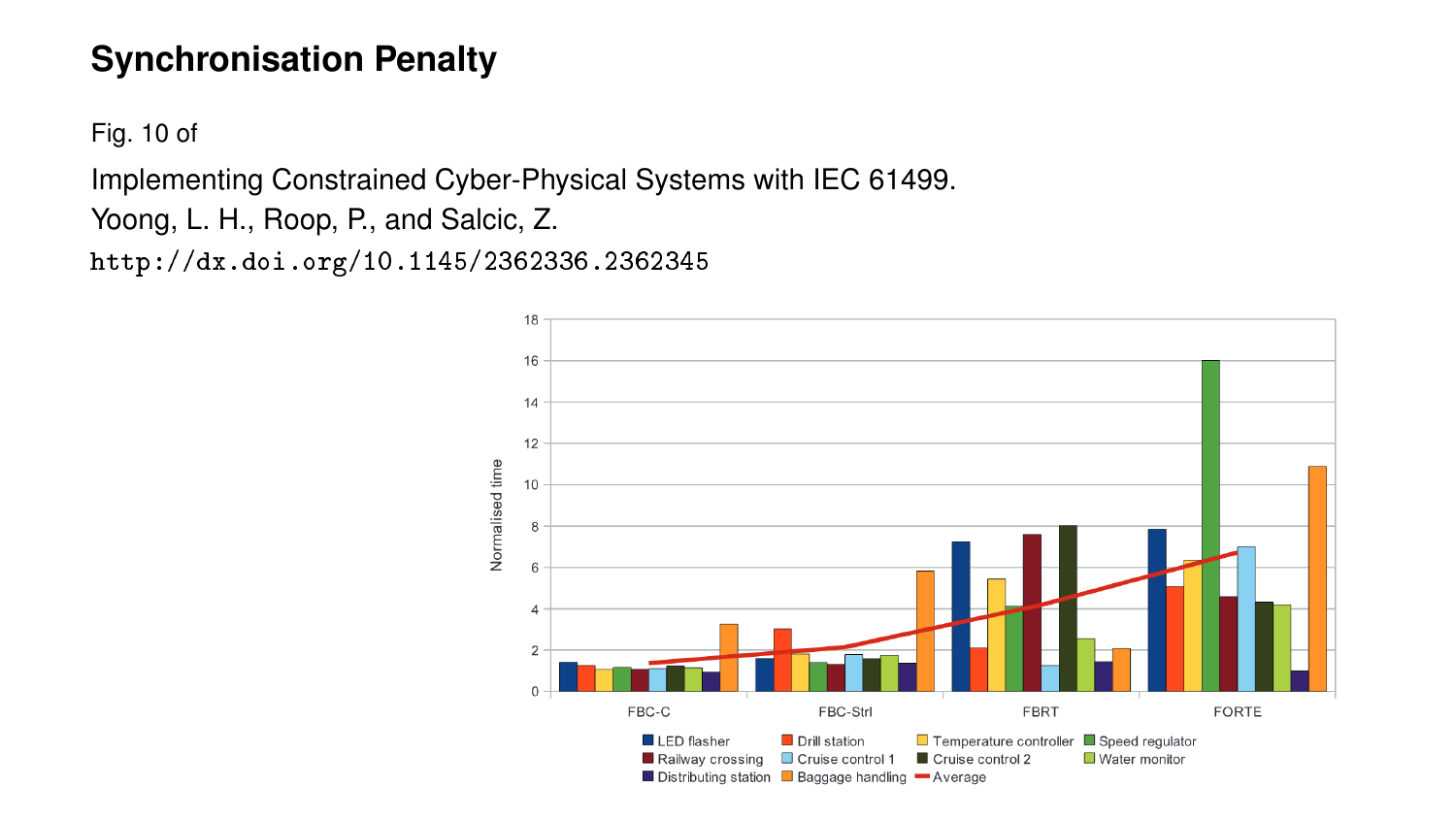#### **Slow-Down in Parallel SAT**

table 2 of

Parallel Multithreaded Satisfiability Solver: Design and Implementation. Yulik Feldman, Nachum Dershowitz, Ziyad Hanna <http://dx.doi.org/10.1016/j.entcs.2004.10.020>

- paper is inconclusive about the reason for slow-down
- probably more threads work on useless sub-tasks
- sharing clauses caching sub-computation increases pressure on memory system
- maybe search space splitting was not a good idea (guiding path)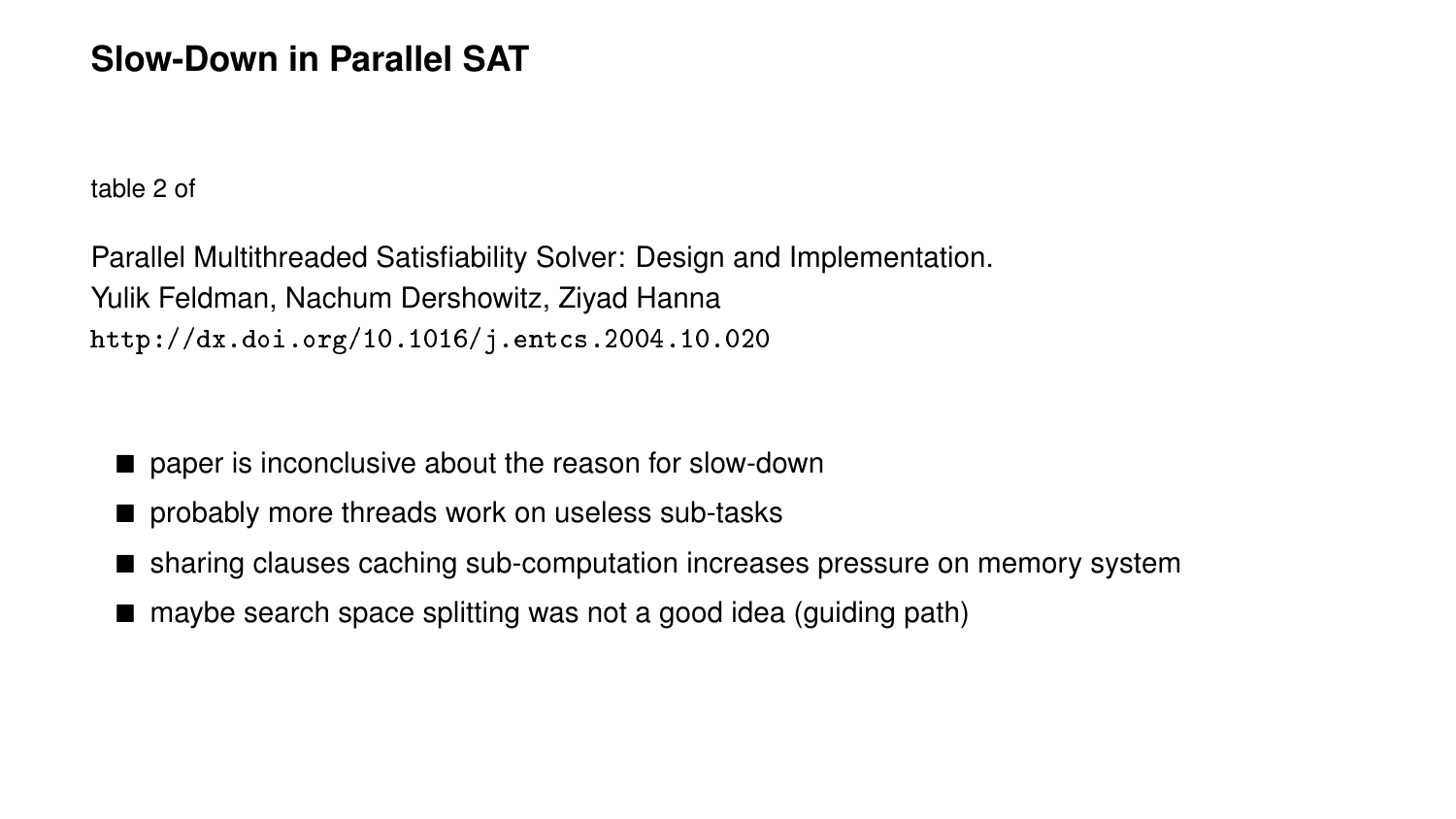#### **Low Speedup in Parallel SAT**

slide 4 of (video 3:30)

[http://www.birs.ca/events/2014/5-day-workshops/14w5101/videos/watch/](http://www.birs.ca/events/2014/5-day-workshops/14w5101/videos/watch/201401221154-Sabharwal.html) [201401221154-Sabharwal.html](http://www.birs.ca/events/2014/5-day-workshops/14w5101/videos/watch/201401221154-Sabharwal.html)

 $\blacksquare$  sequential SAT algorithms produce proofs of large depth (= span)

■ so need new algorithms which produce low depth proofs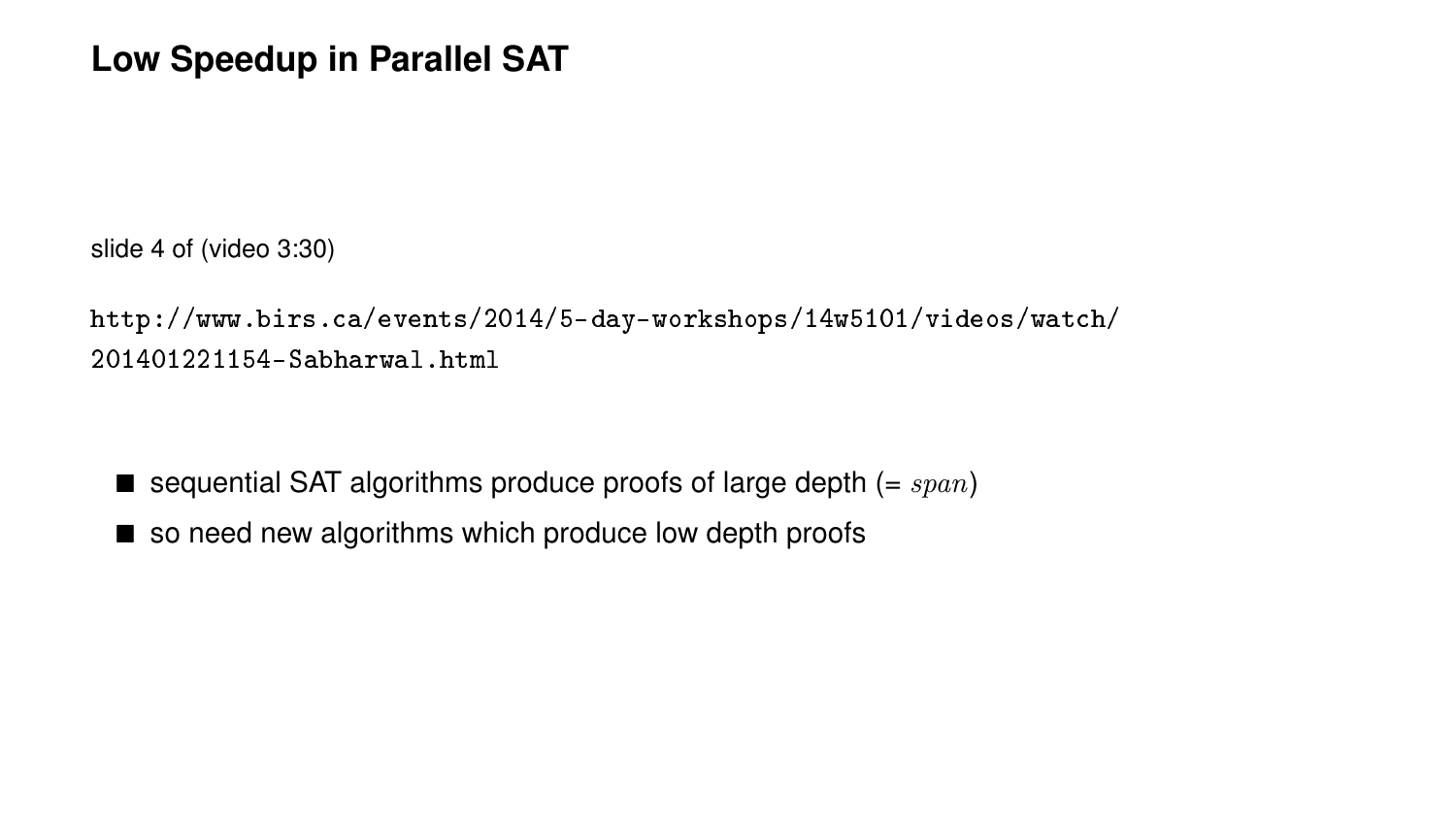# **Memory System is Good Enough**

Martin Aigner, Armin Biere, Christoph Kirsch, Aina Niemetz, Mathias Preiner. Analysis of Portfolio-Style Parallel SAT Solving on Current Multi-Core Architectures. In Proc. Intl. Workshop on Pragmatics of SAT (POS'13), EPiC Series in Computing, vol. 29, 28-40, EasyChair 2014. <http://fmv.jku.at/papers/AignerBiereKirschNiemetzPreiner-POS13.pdf>

- largest speed-up obtained by portfolio approach
	- $\Box$  run different search strategies in parallel
	- $\Box$  if one terminates stop all
	- $\square$  in practice share some important learned clauses caching sub-computations
- slow-down due to memory system?
	- $\square$  since memory system (memory / caches / bus) are shared in multi-core systems
	- $\Box$  slow-down not too bad (particularly for solvers with small working set)
	- $\Box$  even though considered memory-bound (but random access)
	- $\Box$  waiting time for memory to arrive overlaps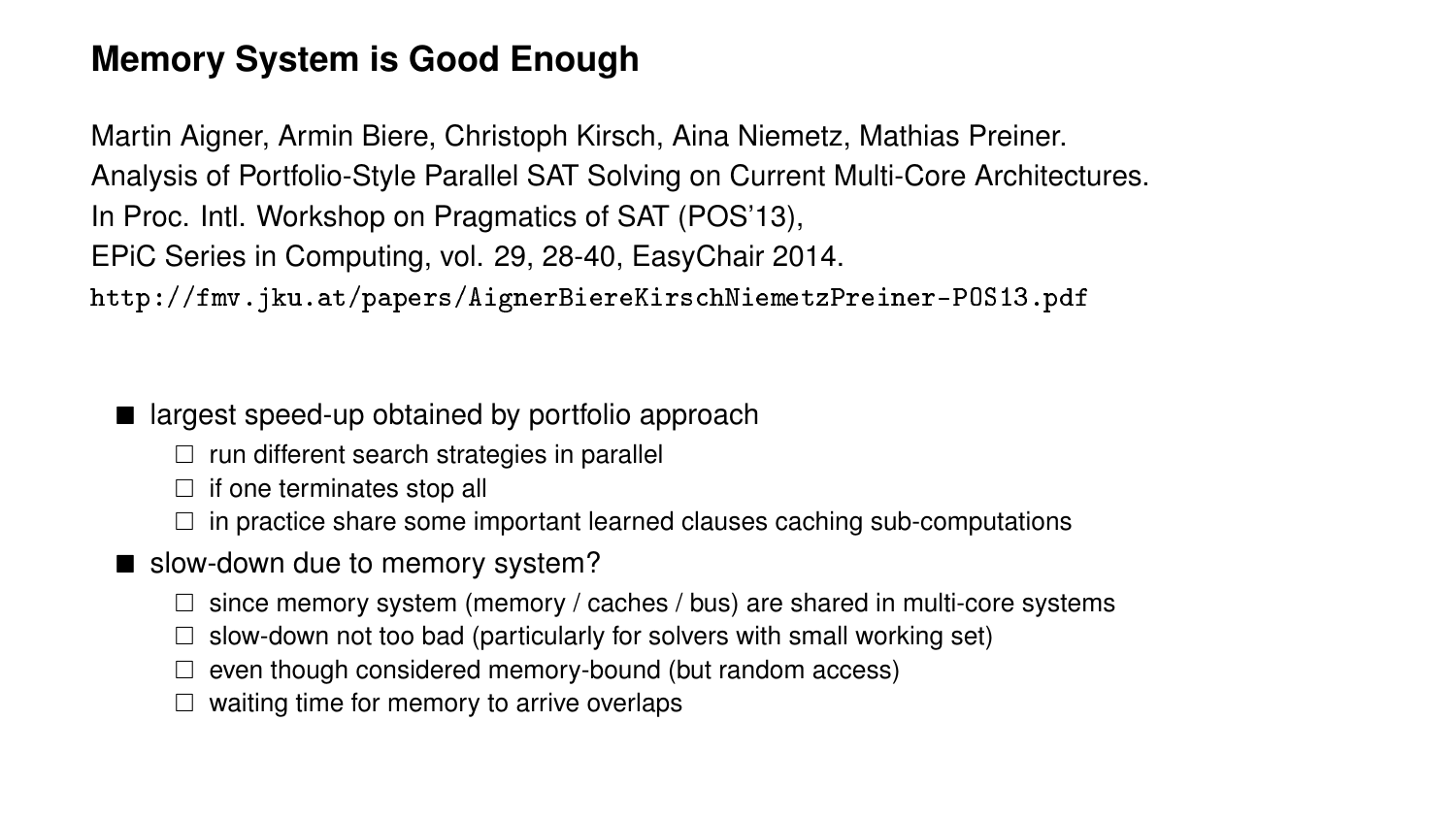# **Clever Splitting**

Marijn Heule, Oliver Kullmann, Siert Wieringa, Armin Biere. Cube and Conquer: Guiding CDCL SAT Solvers by Lookaheads. Haifa Verification Conference 2011: 50-65, Springer 2012 [http://dx.doi.org/10.1007/978-3-642-34188-5\\_8](http://dx.doi.org/10.1007/978-3-642-34188-5_8)

Marijn J.H. Heule, Oliver Kullmann, and Victor Marek Solving and Verifying the boolean Pythagorean Triples problem via Cube-and-Conquer. SAT 2016, 196-211, Springer 2016 [http://dx.doi.org/10.1007/978-3-319-40970-2\\_15](http://dx.doi.org/10.1007/978-3-319-40970-2_15)

Everything is Bigger in Texas <https://www.cs.utexas.edu/~marijn/ptn/> JKU CS Colloquium 22. June 2016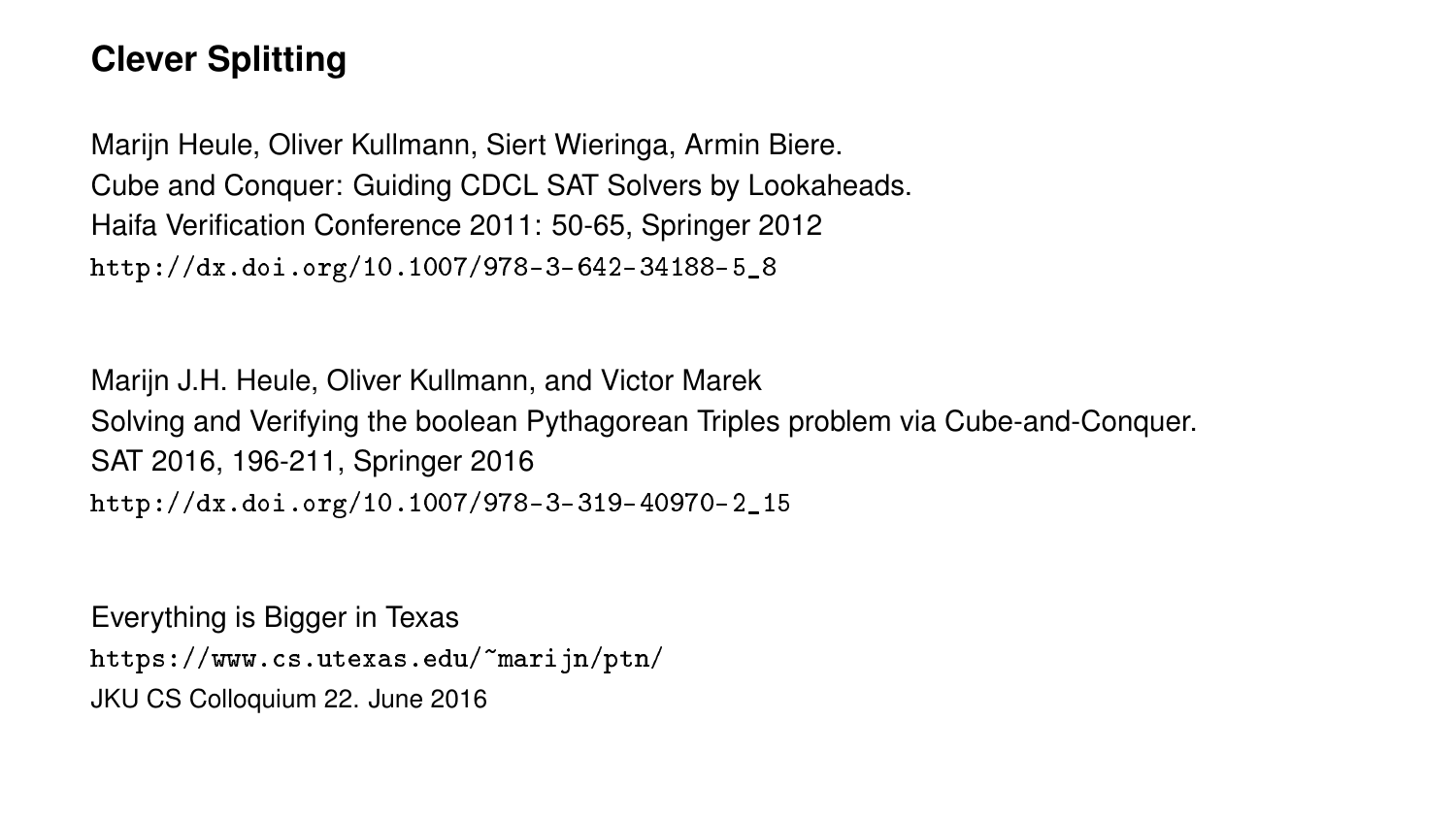# **Work and Span**

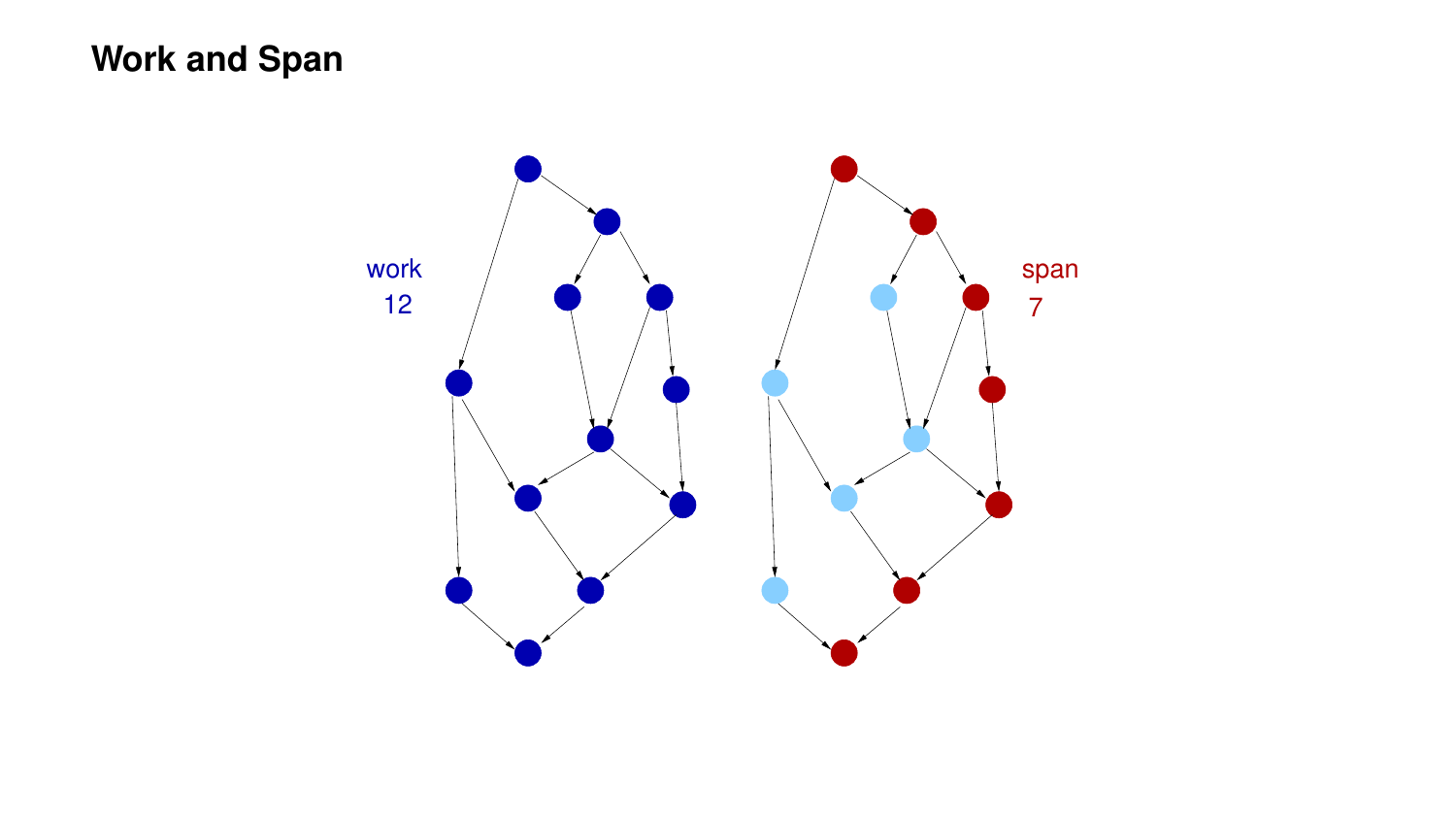### **Amdahls Law with Work and Span**

 $T = work =$  sequential time  $T_p =$  wall-clock time p CPUs  $T_{\infty} =$  wall-clock time  $\infty$  CPUs

Speedup  $S_P = T/T_P$ 

span critical path (also called "makespan" in the context of scheduling)

f fraction of sequential work, thus  $f = span/work$ 

simplified Amdahl's law in terms of work and span:  $S_n \leq 1/f = \frac{work}{span}$ 

Reduce span as much as possible:

 $\text{keep sequential dependencies short!}$   $\Rightarrow$  (non-logarithmic) loops are evil

 $\lambda$  keep sequential blocks short!  $\Rightarrow$  coarse grained locking is evil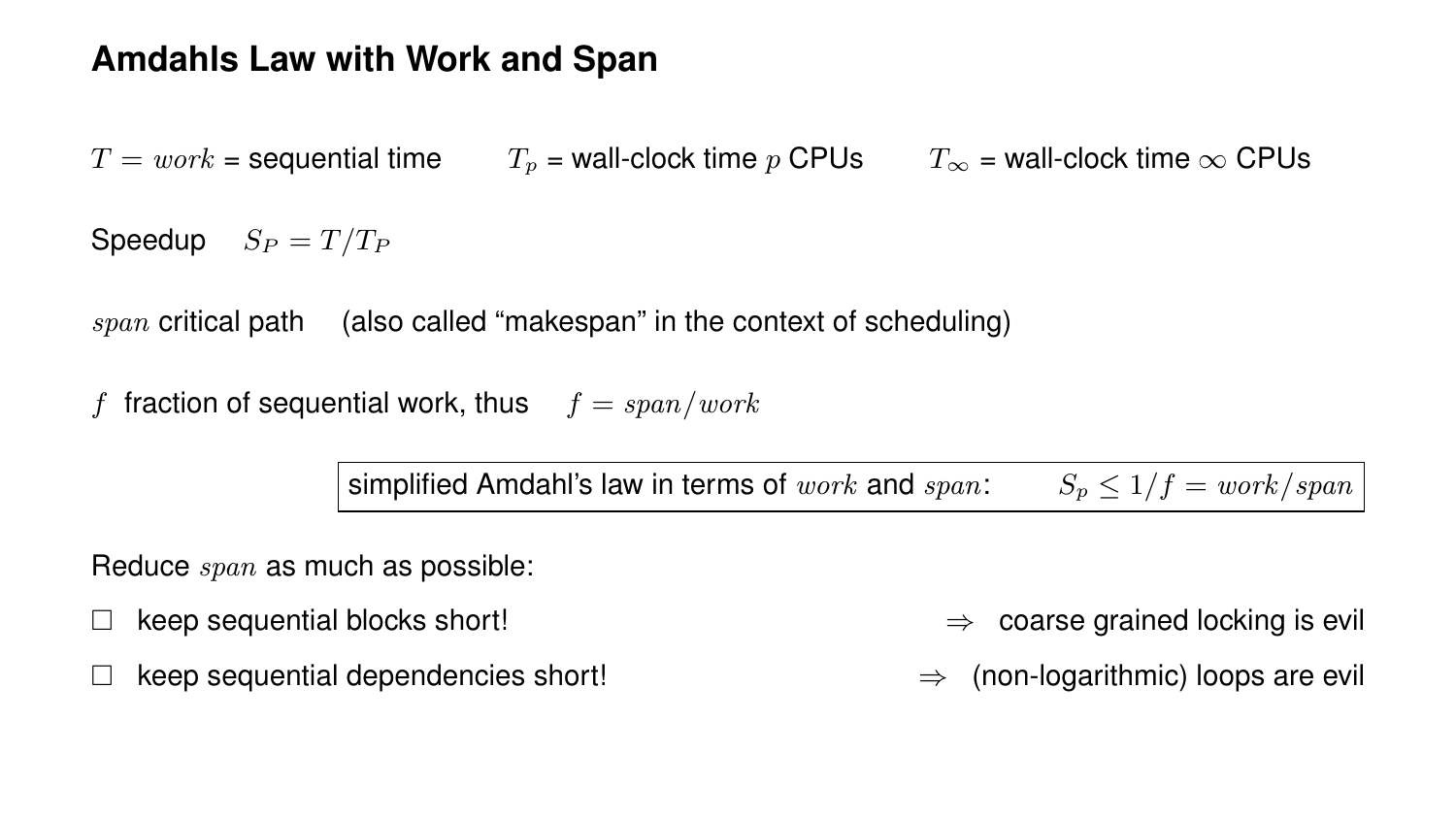#### **Pebble Games**

Given a directed acyclic graph with one sink.

Nodes of the graph have a pebble or not.

One **step** can either . . .

- ... remove a pebble from a node ...
- . . . or add a new pebble to a node without one, . . .
- . . . but only if all its predecessor have a pebble.

Goal is to only have a pebble on the sink node.

What is the smallest maximum number of pebbles needed?

common concept in complexity theory assuming intermediate results have to be stored relates to smallest  $p$  needed to reach maximum speed-up this version (black pebble game) actually only gives space bounds

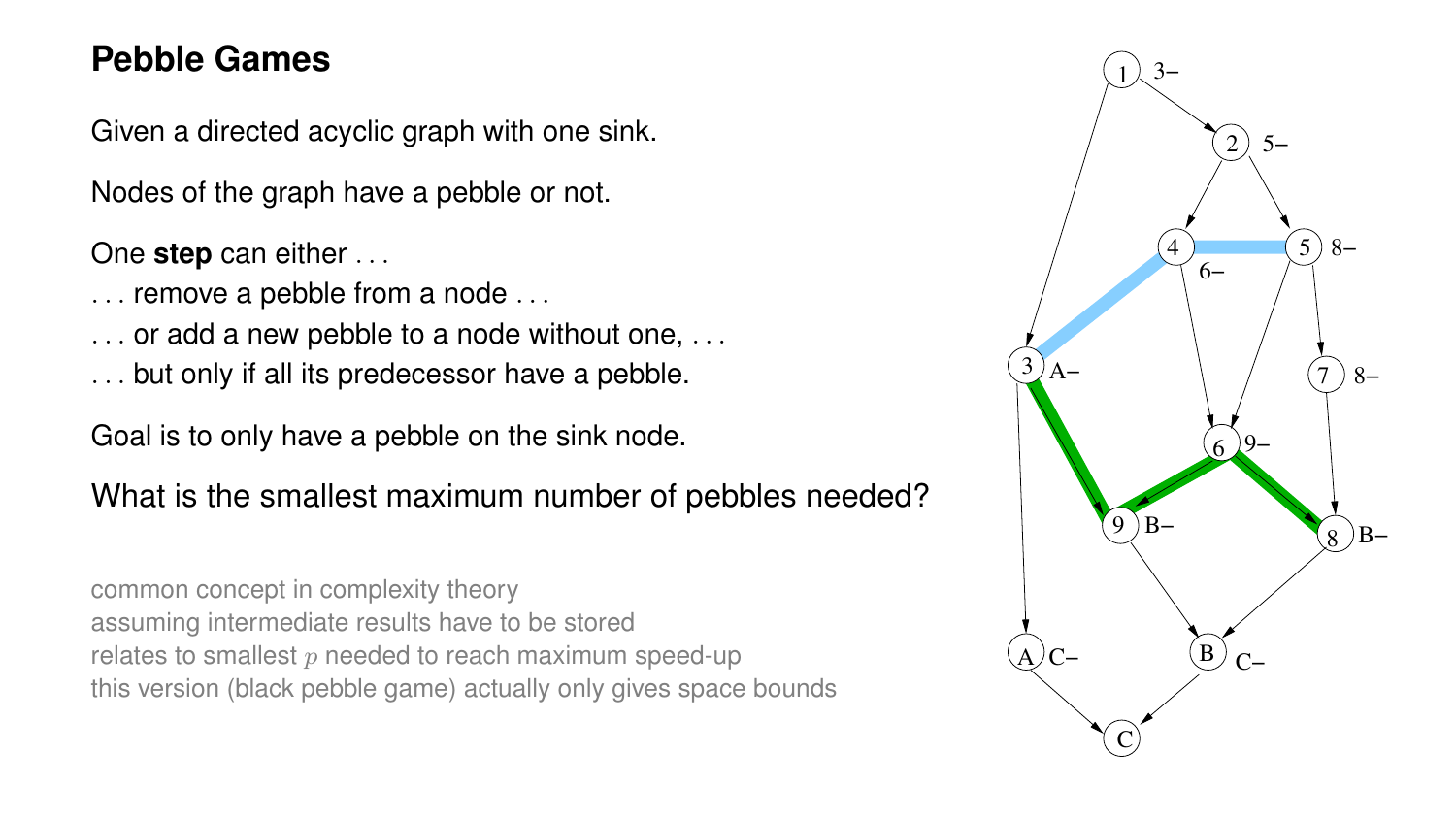# **Sum**

compute sum  $\sum_1^n x_i$  for  $n$  numbers  $x_i$  in parallel

■ sequential

$$
\Box \ y_0 = 0, \quad y_{i+1} = y_i + x_i \quad \text{for } i = 1 \dots n-1
$$
\n
$$
\Box \ work = T = \mathcal{O}(n) \quad (n-1 \text{ additions})
$$
\n
$$
\Box \ span = \mathcal{O}(n) \quad \text{too}
$$
\n
$$
\Box \ \text{since } y_{i+1} \text{ depends on all previous } y_j \text{ with } j \leq i
$$
\n
$$
\Box \ \text{thus no speed-up } S_p = \mathcal{O}(1)
$$

#### ■ parallel

- □ **associativity** allows to regroup computation
- $\Box$  work =  $\mathcal{O}(n)$  remains the same
- $\Box$  span =  $\mathcal{O}(\log n)$  reduces exponentially
- $\Box$  speed-up not ideal but  $S_n = \mathcal{O}(n/\log n)$
- $\Box$  note  $p > n$  does not make sense



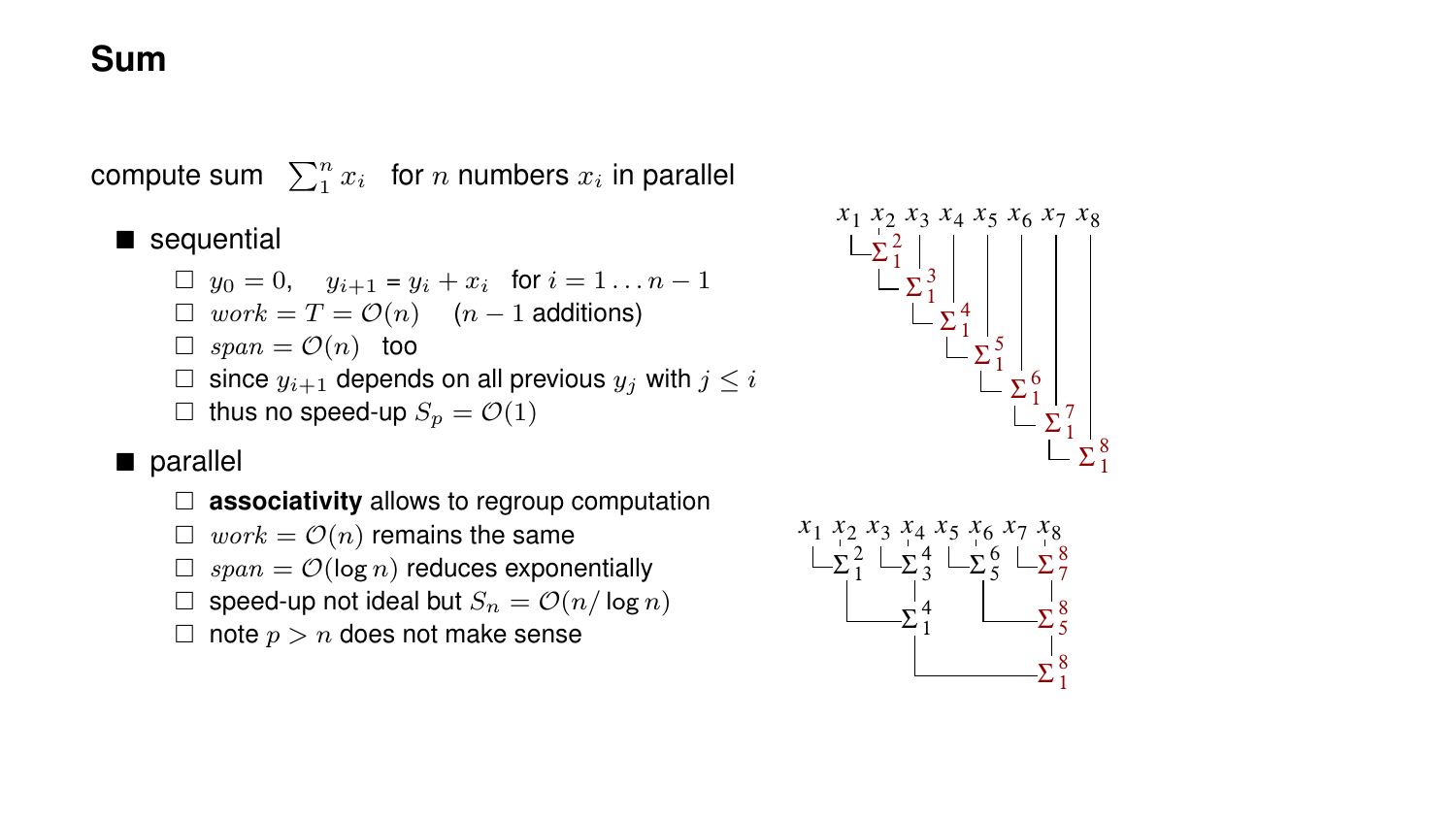#### **Prefix / Scan**

compute all sums  $s_j = \sum_1^j x_i$  for all  $j = 1 \ldots n$  and again  $n$  numbers  $x_i$  in parallel

sequential version as in previous slide

parallel version needs a second depth  $\mathcal{O}(\log n)$  pass

works even "in place" (first pass overwrites original  $x_i$ )

but actual "wiring" complicated

still  $span = \mathcal{O}(\log n)$ 

#### basic algorithmic idea for many "parallel" algorithms

propagate and generate adders with prefix trees instead of ripple carry adders

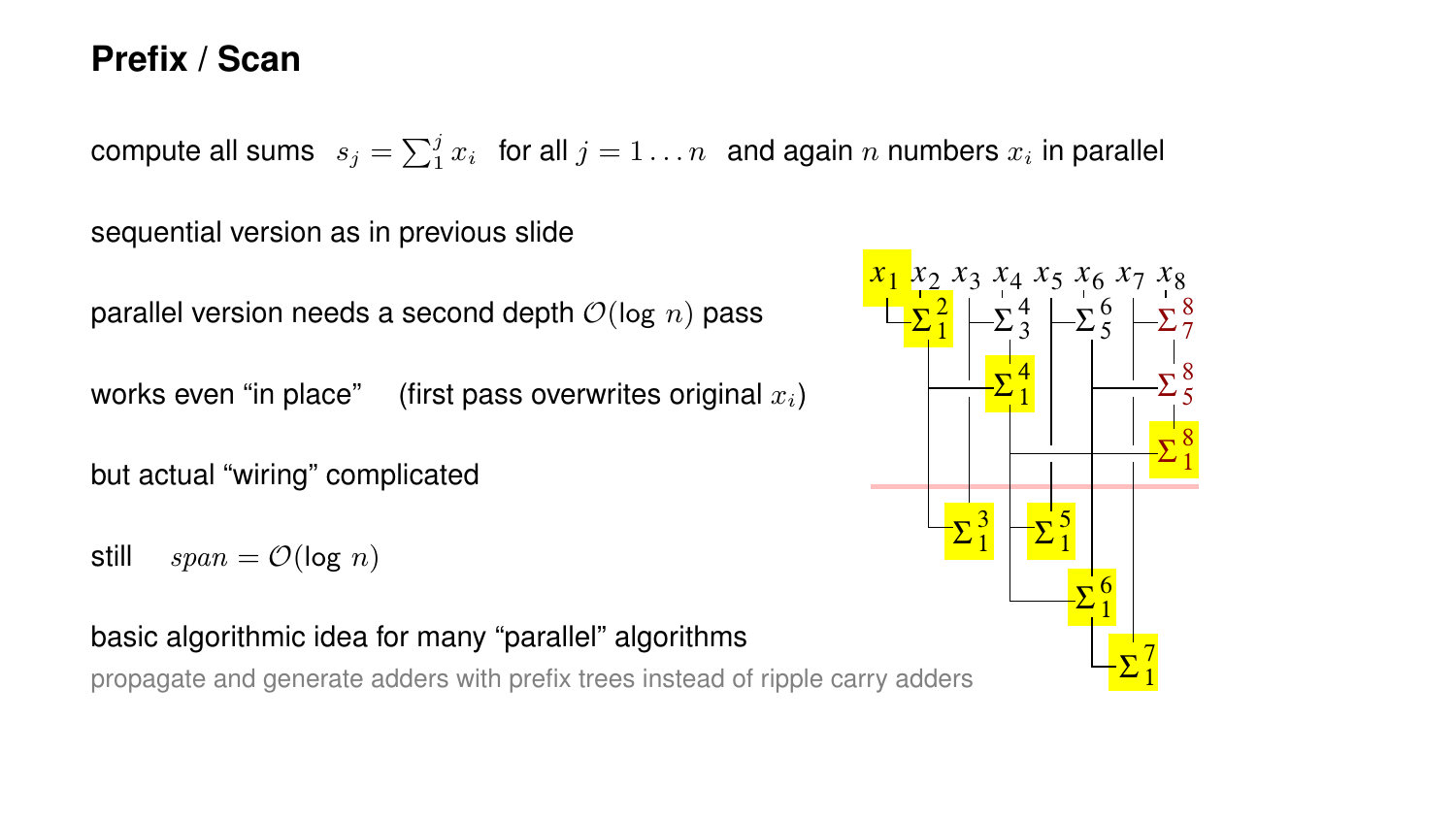# **Ripple-Carry-Adder**

| $S_i$<br>=  | $x_i \oplus y_i \oplus c_i$   | sum   |
|-------------|-------------------------------|-------|
| $c_{i+1} =$ | $x_i y_i + x_i c_i + y_i c_i$ | carry |

|  |                                   | $c_0 = 0$                           | z |
|--|-----------------------------------|-------------------------------------|---|
|  | $s_0 = x_0 \oplus y_0$            | $c_1 = x_0 y_0$                     |   |
|  | $s_1 = x_1 \oplus y_1 \oplus c_1$ | $c_2 = x_1 y_1 + x_1 c_1 + y_1 c_1$ |   |
|  | $s_2 = x_2 \oplus y_2 \oplus c_2$ | $c_3 = x_2 y_2 + x_2 c_2 + y_2 c_2$ |   |
|  | $s_3 = x_3 \oplus y_3 \oplus c_3$ | $c_4 = x_3 y_3 + x_3 c_3 + y_3 c_3$ |   |
|  | $s_4 = x_4 \oplus y_4 \oplus c_4$ | $c_5 = x_4 y_4 + x_4 c_4 + y_4 c_4$ |   |
|  | $s_5 = x_5 \oplus y_5 \oplus c_5$ | $c_6 = x_5 y_5 + x_5 c_5 + y_5 c_5$ |   |
|  | $s_6 = x_6 \oplus y_6 \oplus c_6$ | $c_7 = x_6 y_6 + x_6 c_6 + y_6 c_6$ |   |
|  | $s_7 = x_7 \oplus y_7 \oplus c_7$ | $c_8 = x_7 y_7 + x_7 c_7 + y_7 c_7$ |   |
|  |                                   |                                     |   |

 $work = \mathcal{O}(n)$  span =  $\mathcal{O}(n)$ 

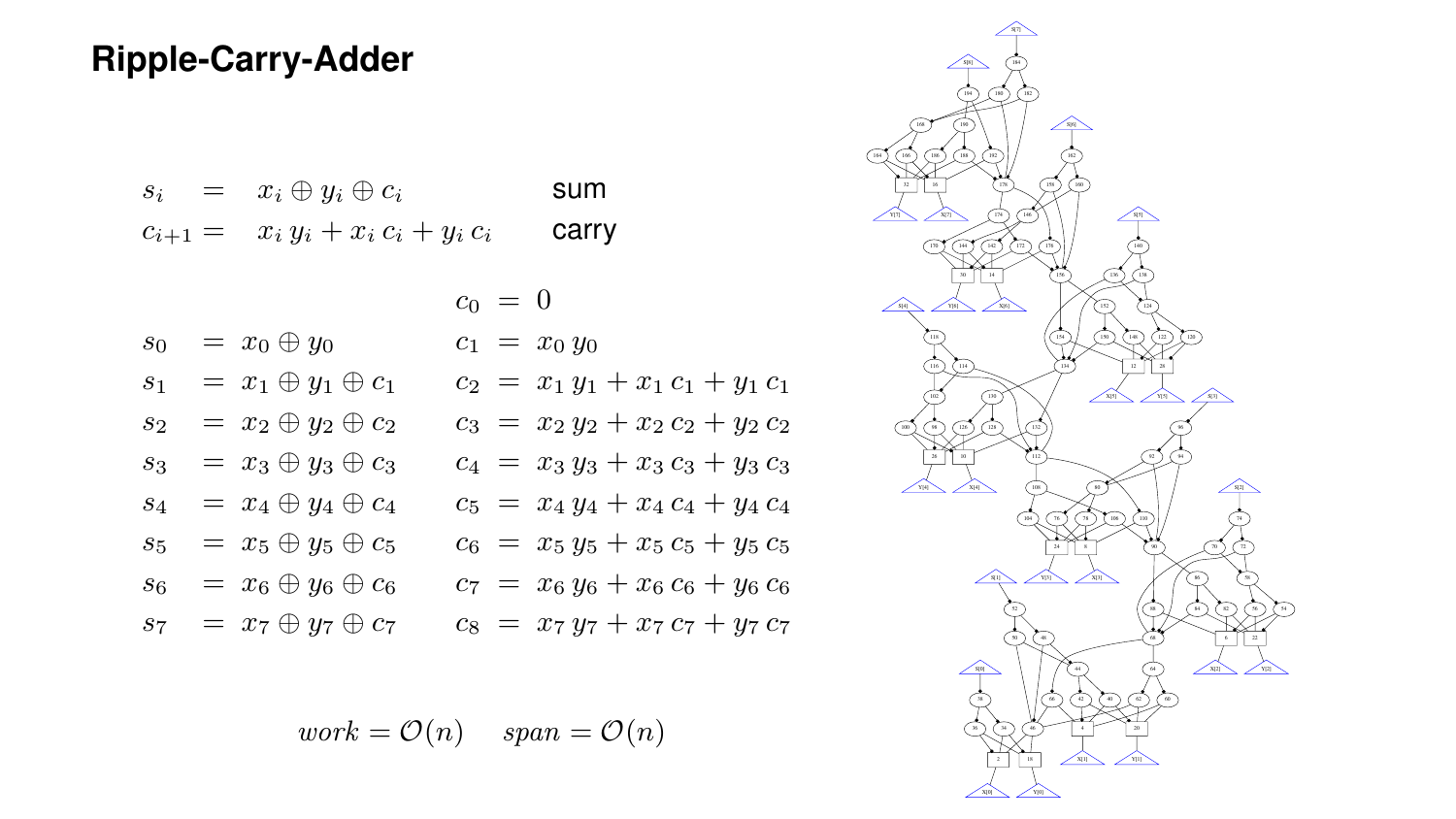### **Propagate-and-Generate Adder / Lookahead Adder**

| $p_i$          | $=$             | $x_i + y_i$               | propagate                     |         |      |                           |                                                                                                     |
|----------------|-----------------|---------------------------|-------------------------------|---------|------|---------------------------|-----------------------------------------------------------------------------------------------------|
| $g_i$          |                 | $= x_i y_i$               | generate                      |         |      |                           |                                                                                                     |
|                |                 | $c_{i+1} = g_i + p_i c_i$ | new carry computation formula |         |      |                           |                                                                                                     |
| $c_0$          |                 |                           |                               |         |      |                           | $\theta$                                                                                            |
| c <sub>1</sub> | $\!\!\!=\!\!\!$ |                           |                               |         |      |                           | $g_0$                                                                                               |
| c <sub>2</sub> | $\!\!\!=\!\!\!$ |                           |                               |         |      | $g_1$ +                   | $p_1 g_0$                                                                                           |
| $c_3$          | $\!\!\!=\!\!\!$ |                           |                               | $g_2$ + |      | $p_2 g_1 +$               | $p_2 p_1 g_0$                                                                                       |
| $c_4$          | $=$             |                           | $g_3$ +                       |         |      | $p_3 g_2 + p_3 p_2 g_1 +$ | $p_3 p_2 p_1 g_0$                                                                                   |
| $c_5$          | $\!\!\!=\!\!\!$ |                           |                               |         |      |                           | $g_4 + p_4 g_3 + p_4 p_3 g_2 + p_4 p_3 p_2 g_1 + p_4 p_3 p_2 p_1 g_0$                               |
| $c_6$          |                 |                           |                               |         |      |                           | $=$ $g_5 + p_5 g_4 + p_5 p_4 g_3 + p_5 p_4 p_3 g_2 + p_5 p_4 p_3 p_2 g_1 + p_5 p_4 p_3 p_2 p_1 g_0$ |
| $c_7$          | $=$             | $g_6 + \ldots$            |                               |         | $^+$ |                           | $\ldots$ $p_6 p_5 p_4 p_3 p_2 p_1 q_0$                                                              |
| $c_8$          |                 | $= q_7 +$<br>$\sim$       |                               |         | $^+$ |                           | $\ldots$ $p_7 p_6 p_5 p_4 p_3 p_2 p_1 g_0$                                                          |
|                |                 |                           |                               |         |      |                           |                                                                                                     |

 $work = \mathcal{O}(n^2)$   $span = \mathcal{O}(\log n)$  assuming *n*-ary gates otherwise  $work = \mathcal{O}(n^3)$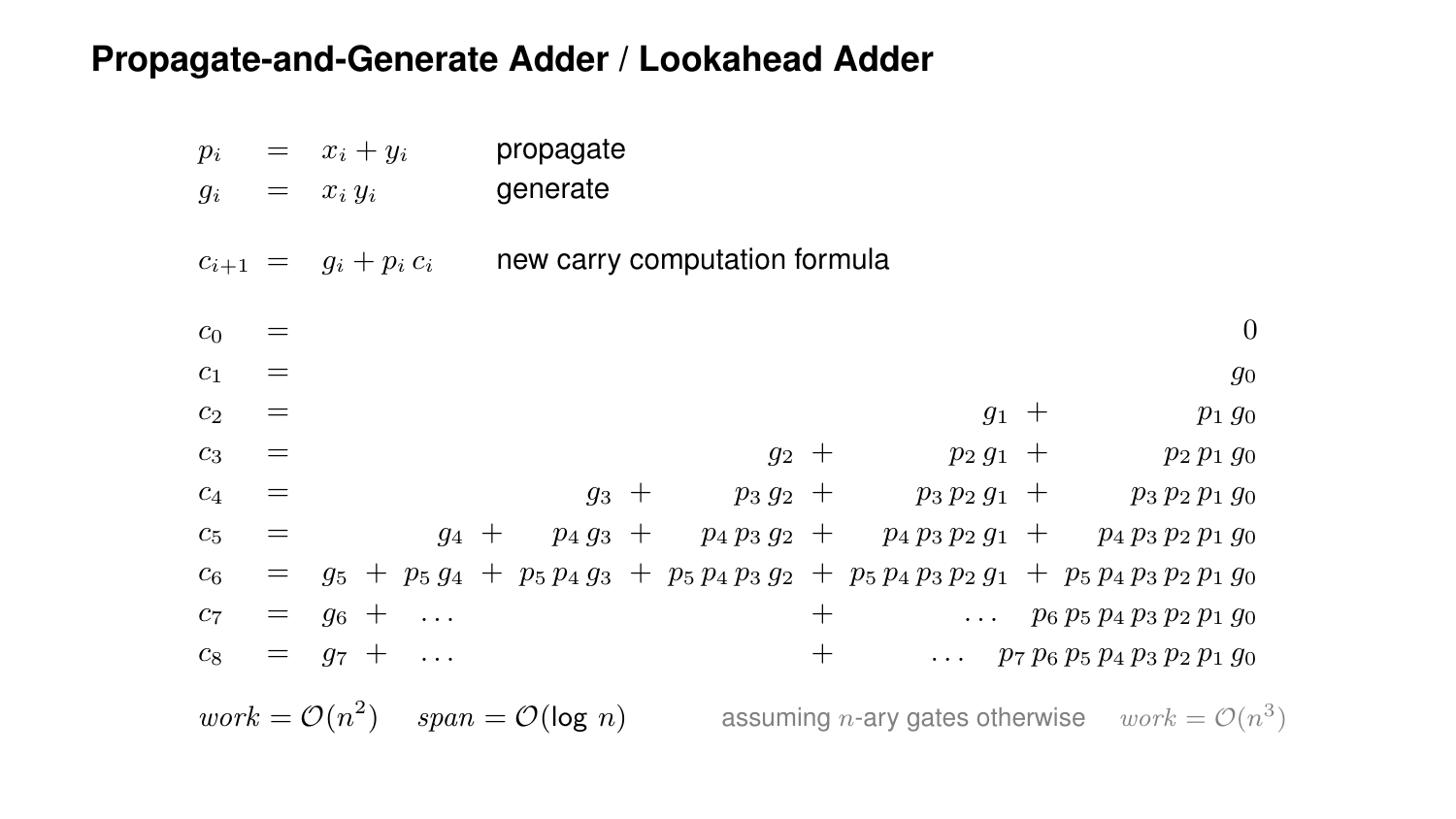#### **Carry-Lookahead Adder**



 $work = \mathcal{O}(n^2)$   $span = \mathcal{O}(\log n)$ 

using prefix / scan computation otherwise work remains  $\mathcal{O}(n^3)$  for binary AND gates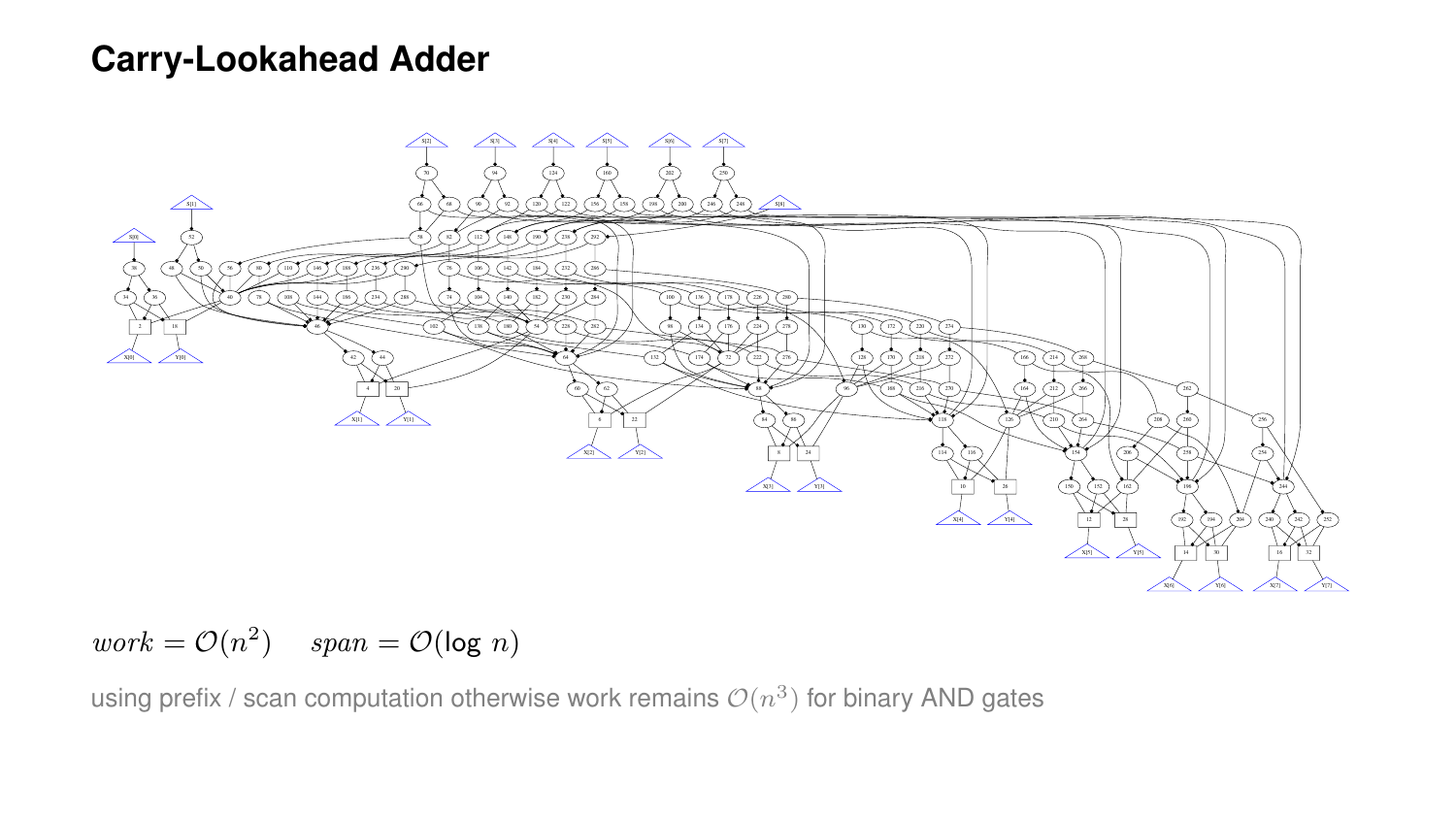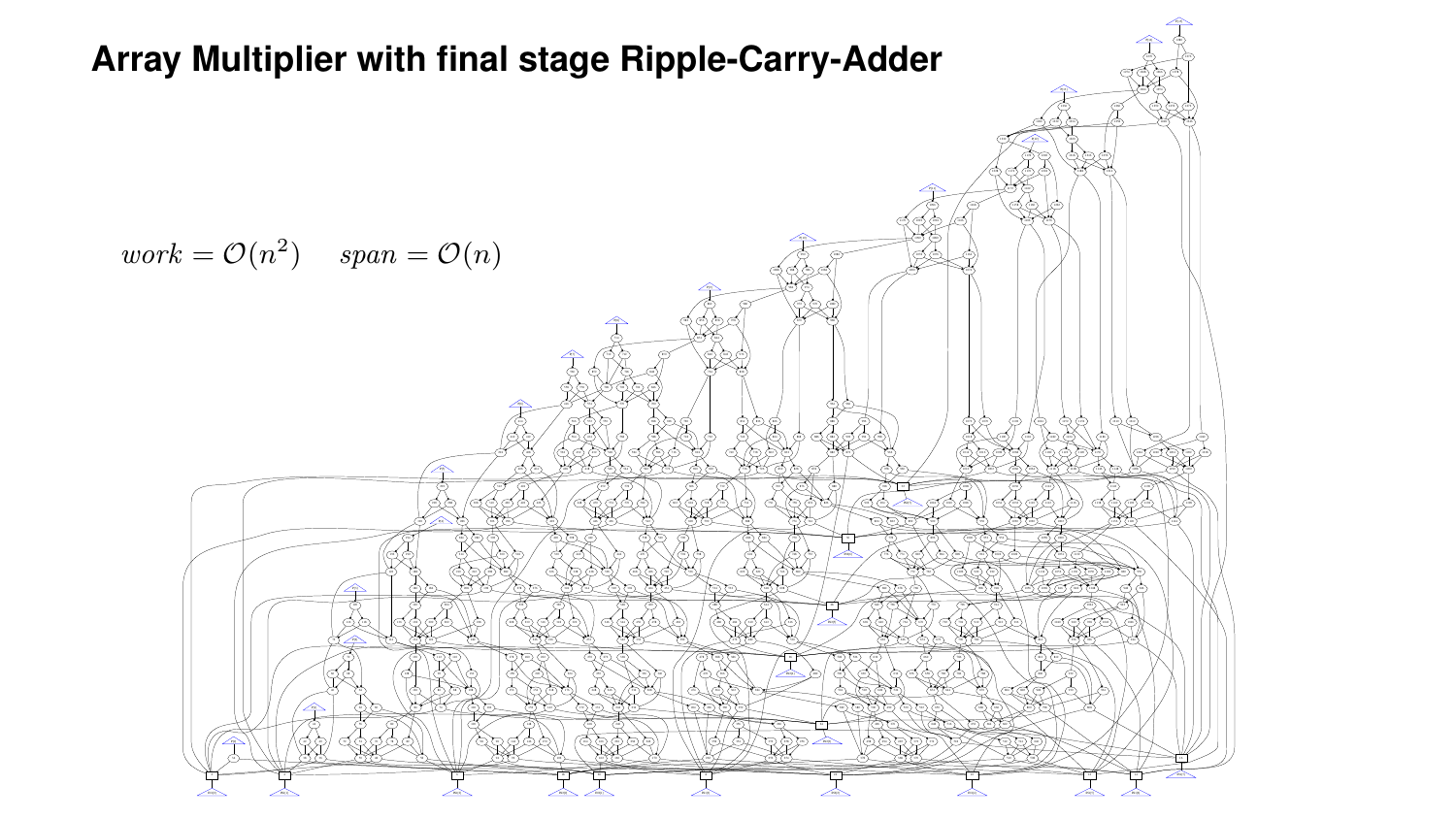# **Wallace-Tree Multiplier with final stage Carry-Lookahead-Adder**



$$
work = \mathcal{O}(n^2) \quad span = \mathcal{O}(\log n)
$$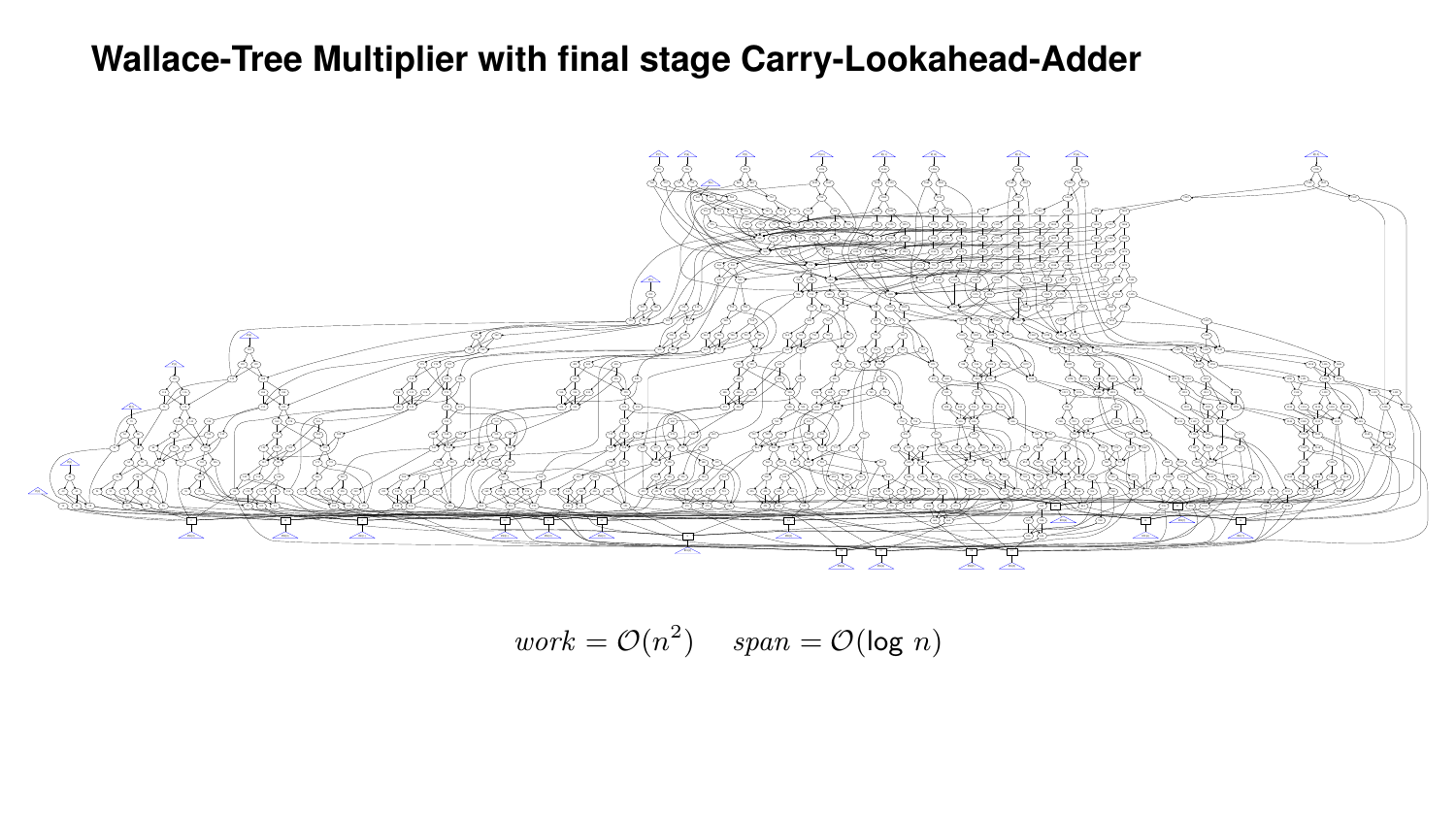# **List Ranking / Pointer Jumping**



determine distance to head of list:

as long there is i with  $next[i] \neq \bot$ :  $val[i]$  +=  $val[next[i]]$  $next[i] = next[next[i]]$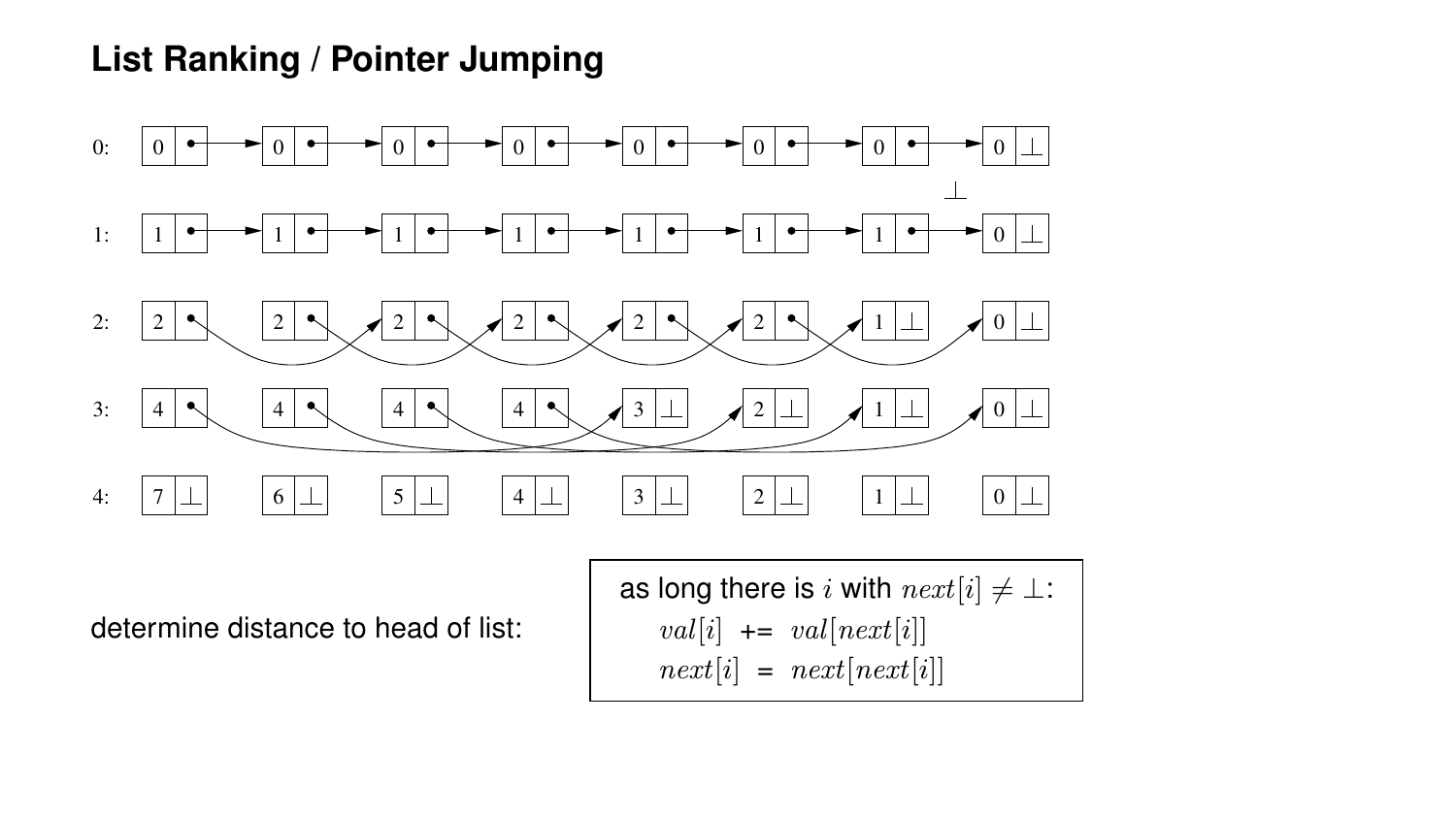# **Sorting Networks**

 $\blacksquare$  circuits for sorting fixed number n of inputs

□ basic "gate" compare-and-swap:

 $cmpswap(x, y) := (min(x, y), max(x, y))$ 



 $\Box$  interesting challenge to get smallest sorting network

for  $n = 11$  size only known to be between 33 and 35 compare-and-swap operations

#### ■ zero-one principle

- $\Box$  correctness of sorting network (it sorts!)  $\dots$
- $\Box$  ... only requires sorting 0 and 1 inputs (bits)...
- $\Box$ ... as long only compare-and-swap is used.
- asymptotic complexity of algorithms
	- □ examples: Bitonic Sorting, Batcher Odd-Even Mergesort
	- $\Box$  with  $span = \mathcal{O}(\log^2 n)$
	- $\Box$  with  $work = \mathcal{O}(n \cdot \log^2 n) = T_1$
	- $\Box$  but sequential time  $T = \mathcal{O}(n \cdot \log n)$
	- $\Box$  maximum absolute speed-up  $S_n = \mathcal{O}(n/\log n)$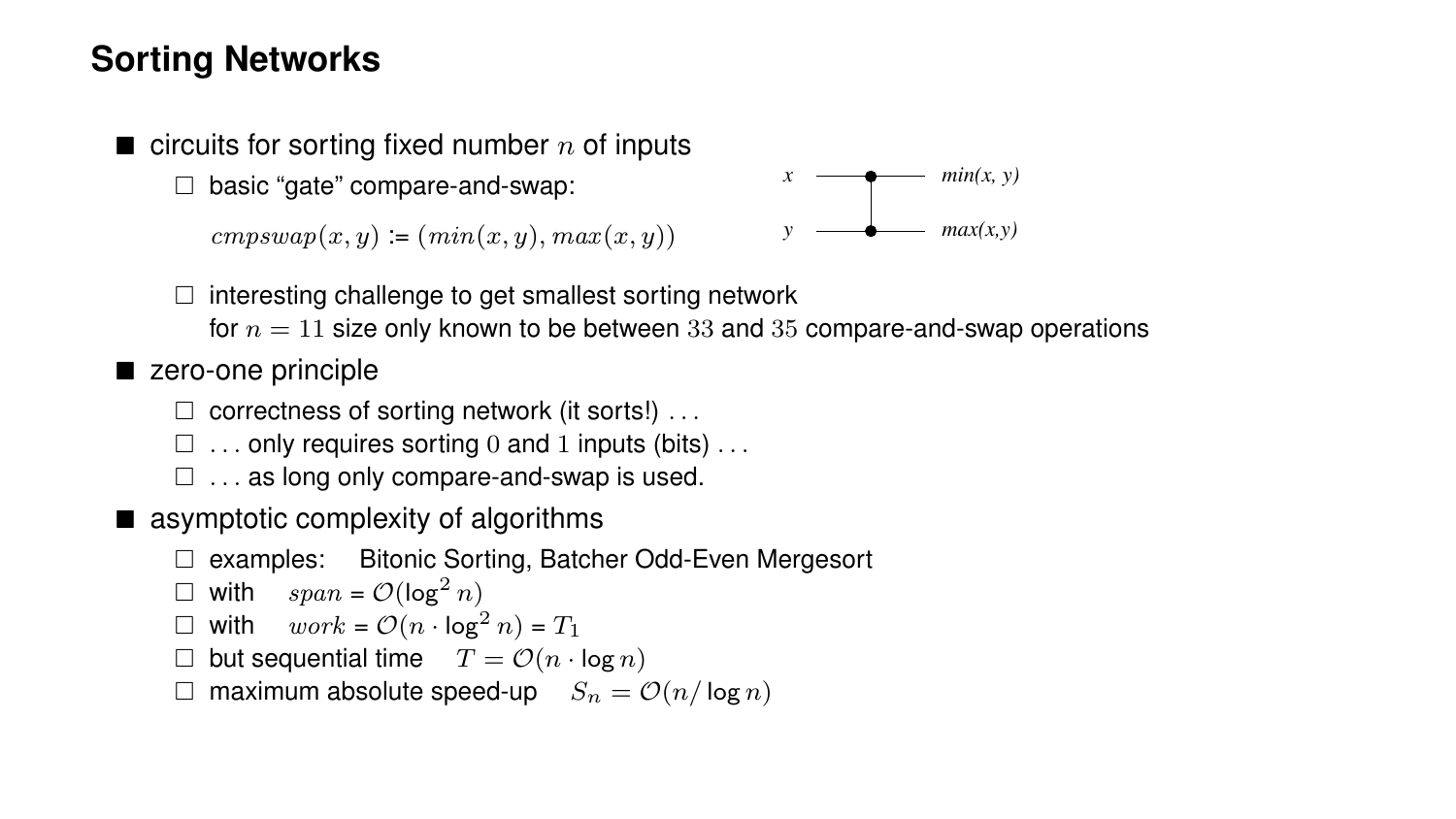## **Bubble Sort Example**



- $\blacksquare$  top-most *i* sorted after *i* phases
- lowest value only sorted after  $n-1$ compare-and-swaps
- $\bullet$  work =  $\mathcal{O}(n^2)$
- $\Box$  span =  $\mathcal{O}(n)$
- $\blacksquare$  looks like perfect speedup  $S_n = \mathcal{O}(n)$ w.r.t. (bad) sequential algorithm
- however, if we compare against Quicksort  $T = O(n \cdot \log n)$ we only get  $S_n = \mathcal{O}(\frac{n \cdot \log n}{n}) = \mathcal{O}(\log n) < \mathcal{O}(n/\log n)$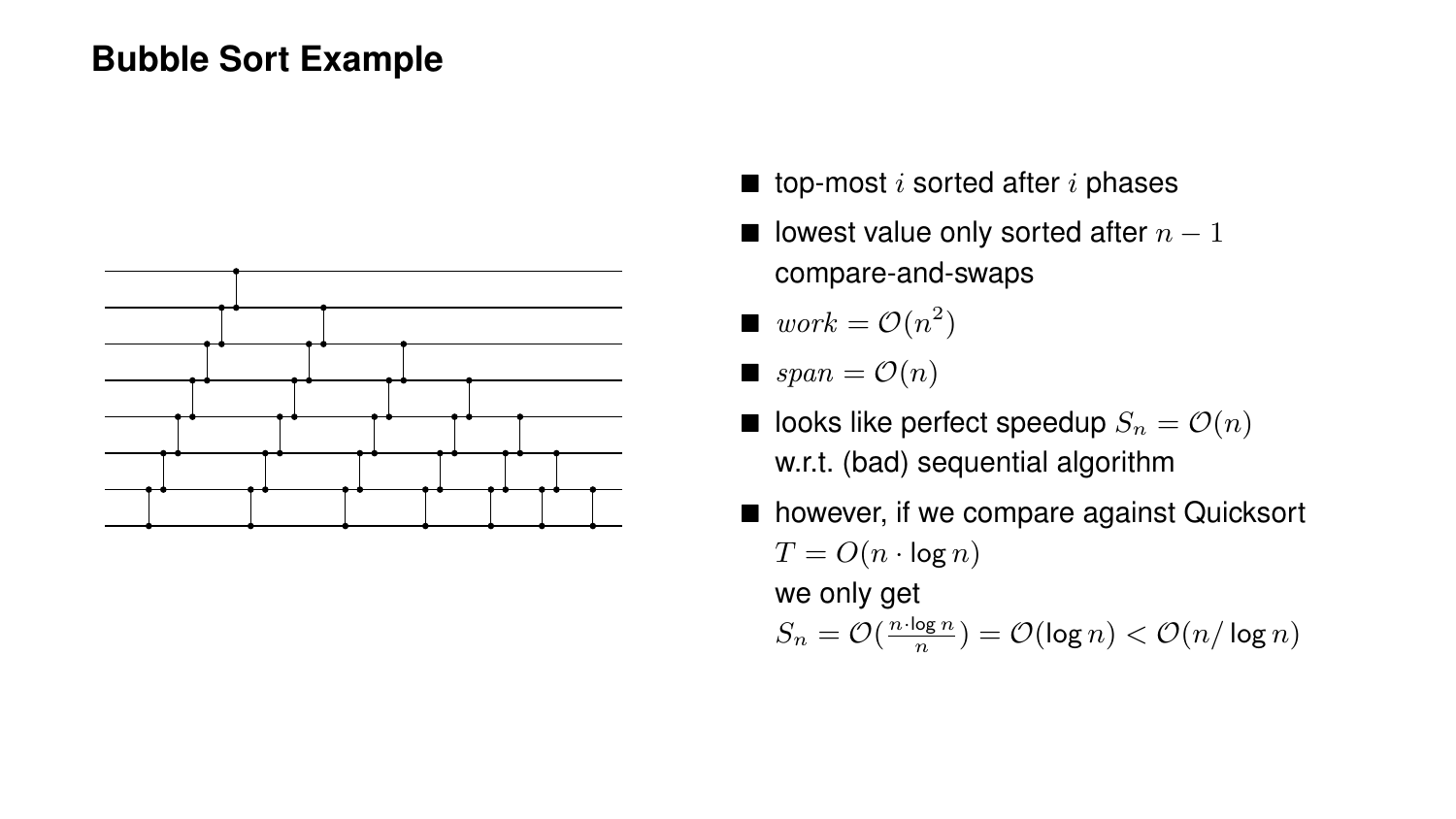#### **Batcher Odd-Even Mergesort**



- basically as mergesort
	- $\Box$  split input into two parts ...
	- □ ... sort parts recursively ...
	- □ ... merge sorted sequence.
- $\blacksquare$  example: recursion for  $n = 8$ 
	- □ outer block takes two sorted sequences of size 4 each
	- $\Box$  each inner block takes two sorted sequences of size 2 each
	- $\Box$  outer input sequences need to be sorted too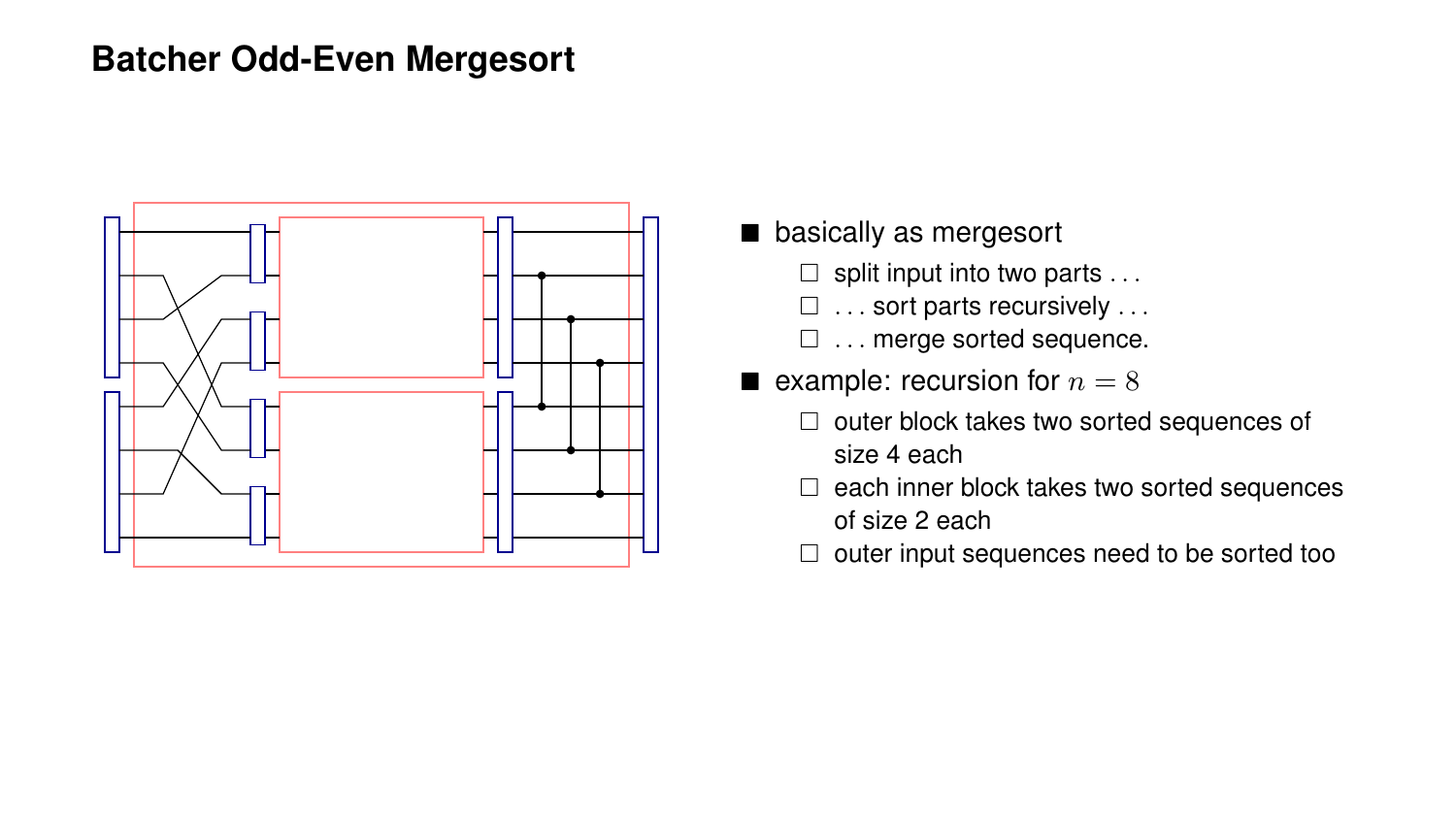# **Batcher Odd-Even Mergesort**

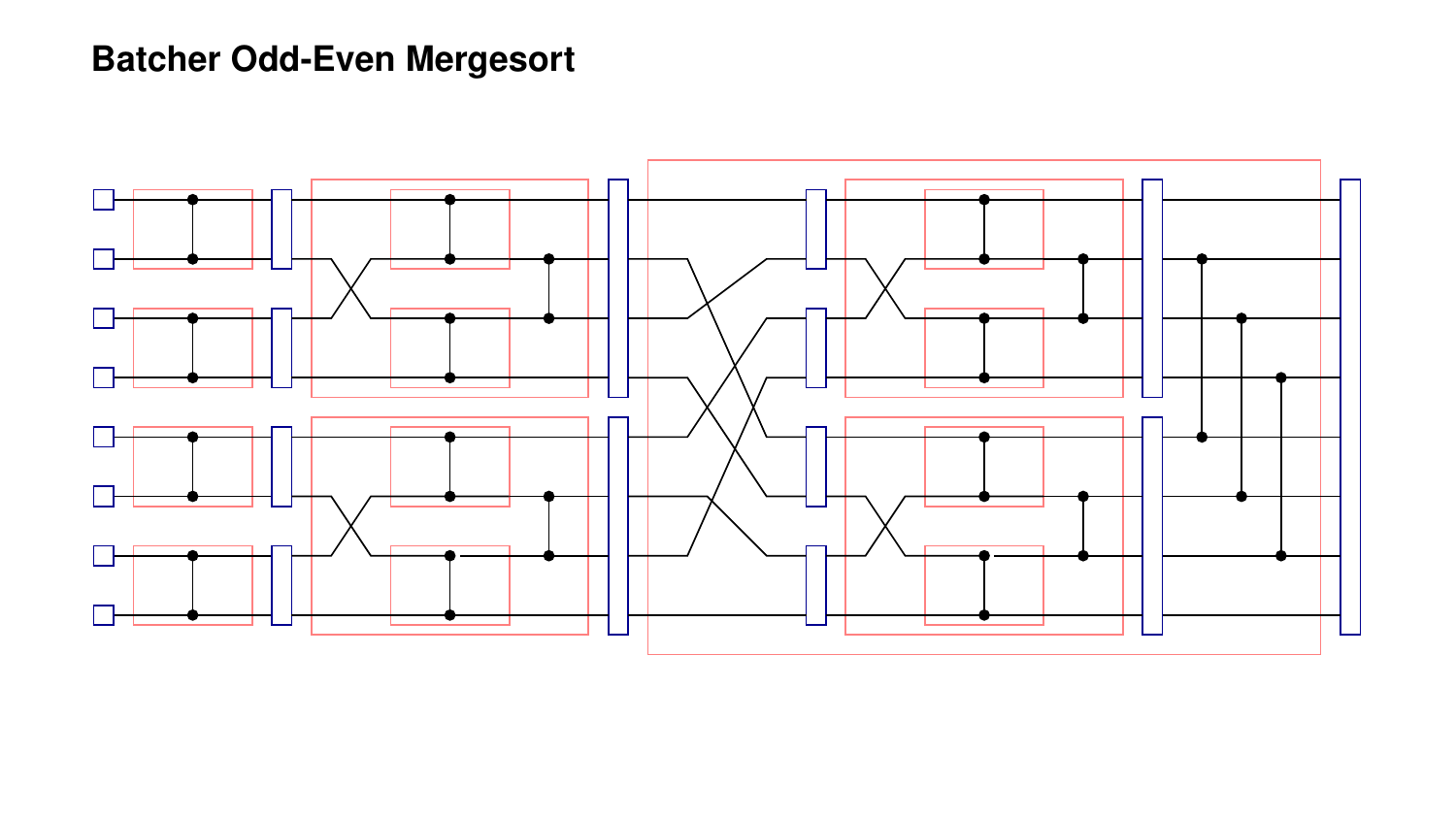#### **NC – Nick's Class**

 $f(n)$  polylogarithmic *iff* exists constant c such that  $f(n) = \mathcal{O}(\log^c n)$ 

NC is set of decision problems ...

... which can be decided in polylogarithmic time ...

... on a parallel computer with polynomial many processors, i.e., ...

... exists constant  $c$  such that  $p = \mathcal{O}(n^k)$ .

NC<sup>c</sup> requires (parallel) computation time (span) in  $\mathcal{O}(\log^c n)$ 

 $NC = \bigcup NC^c$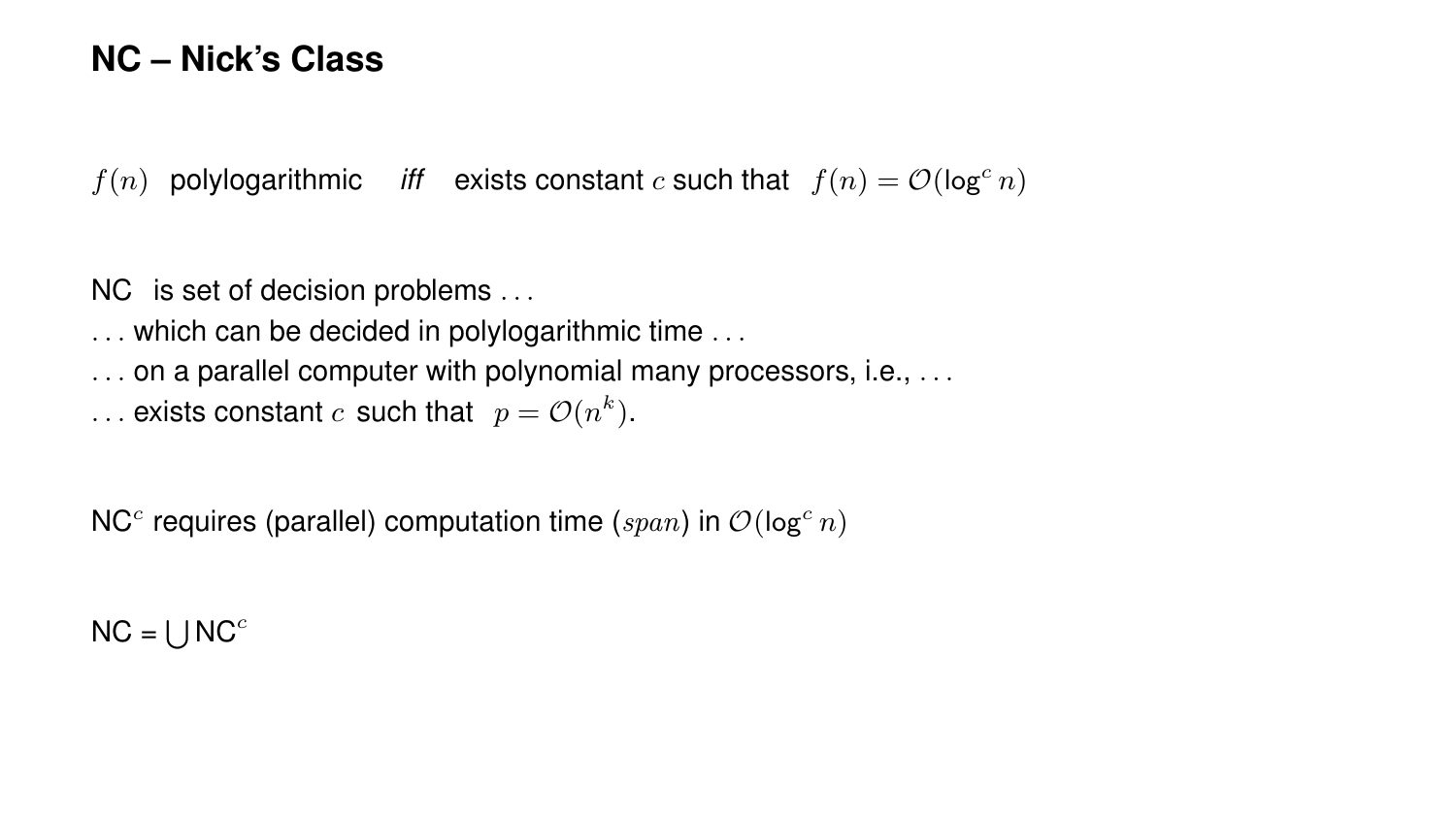# **L, NL, AC**

L is set of decision problems solvable in logarithmic space determistically

NL is set of decision problems with logarithmic space non-determistically

 $NC = AC$  is the set of decision problems with logarithmic circuit complexity, i.e., ...  $\ldots$  each input of size n can be decided by polynomial circuit with logarithmic depth in  $n, \ldots$ . . . made of gates with bounded (NC) or unbounded (AC) number of inputs

as before define NC<sup>c</sup> and AC<sup>c</sup> requiring  $\mathcal{O}(\log^c n)$  depth (layers)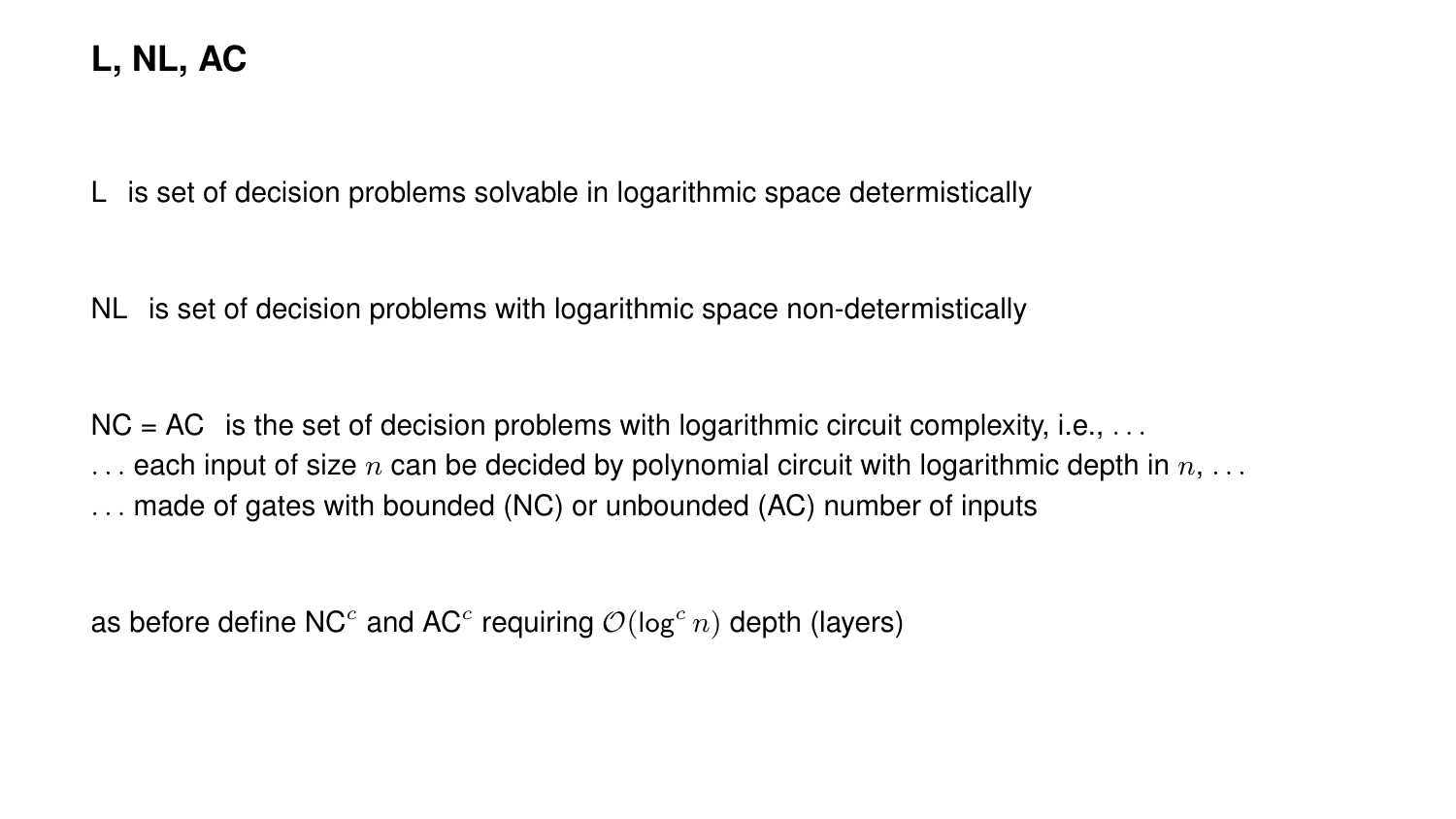#### **P Completeness**

 $NC^1 \subset L \subset NL \subset AC^1 \subset NC^2 \subset AC^2 \subset NC^3 \subset \cdots \subset NC = AC \subset P$ 

using "logarithmic" reductions

it is commonly believed that  $NC \neq P$ 

accordingly P-hard problems are supposed to be NOT "parallelizable"

similar to the common belief that  $P \neq NP$